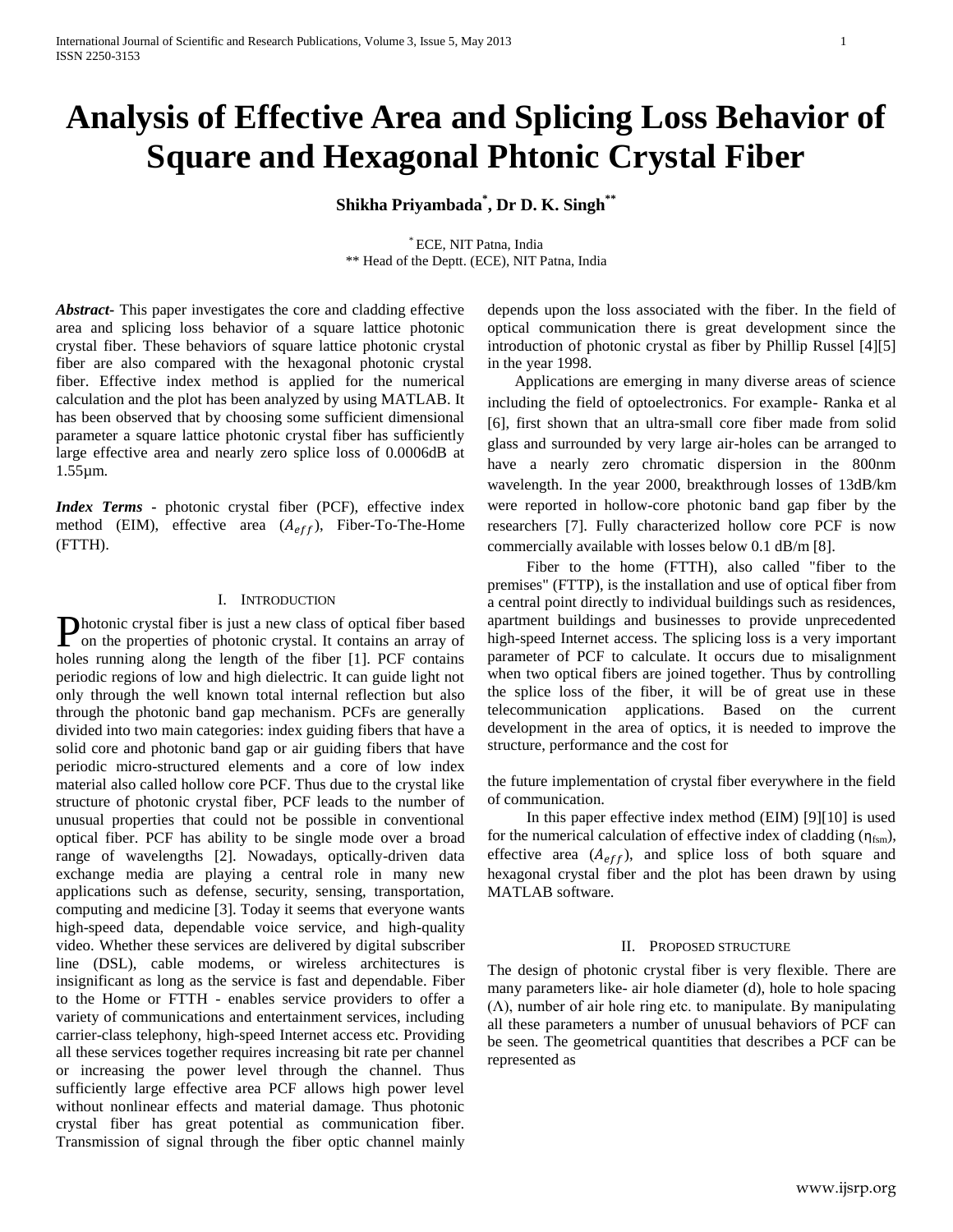

The proposed structure of square lattice PCF is



Fig 2: square lattice PCF having three numbers of air hole rings

And the hexagonal PCF can drawn by removing two central air hole rings from the given structure. It also has three number of air hole rings. The dimensional parameter for both the structures are taken same.



Fig 3: Hexagonal PCF

Both the structure contains three number of air hole rings. The structural parameters of both the given structure is same. In the proposed structures of the PCF, air hole diameter,  $d = 0.5 \mu m$ , pitch  $(\Lambda)$  =3 $\mu$ m. The background material for both the structure is taken as  $S_iO_2$  with refractive index 1.445.

# III. NUMERICAL ANALYSIS AND SIMULATION RESULTS

 Photonic crystals with periodicity in transverse direction supports mode which is referred as space filling mode (SMF) because they are infinitely extends in transverse direction. In the effective index method, the photonic crystal cladding is replaced by a single material with refractive index equal to the modal index of fundamental space filling mode [5]. The modal effective refractive index is calculated by solving the scalar wave equation within a unit cell of photonic crystal, centered on one of the holes. PCF can be well parameterized by V-parameter which is given as-

$$
V_{PCF} = \frac{2\pi}{\lambda} a \sqrt{(\eta_{co}^2 - \eta_{fsm}^2)} \tag{1}
$$

With

 $\overline{u}$ 

$$
U = \frac{2\pi}{\lambda} a \sqrt{\eta_{co}^2 - \eta_{cl}^2}
$$
 (2)

$$
W = \frac{2\pi}{\lambda} a \sqrt{\eta_{cl}^2 - \eta_{fsm}^2}
$$
 (3)

$$
=\frac{2\pi}{\lambda}b\sqrt{\eta_{fsm}^2-\eta_{cl}^2}\tag{4}
$$

 $b = \Lambda \sqrt{\frac{\sqrt{3}}{2}}$  $\overline{\mathbf{c}}$  for hexagonal PCF  $b=A\vert\frac{2}{\vert}$  $\pi$ for square lattice PCF

Where  $\eta_{\rm co}$  and  $\eta_{\rm fsm}$  are the refractive index of core and the space filling mode respectively. 'a' is the effective area of core region and b is the core radius.

The effective area of the photonic crystal fiber can be calculated from the formula

$$
A_{eff} = \frac{\left[\iint_{-\infty}^{\infty} |F(x,y)|^2 dx dy\right]^2}{\iint_{-\infty}^{\infty} |F(x,y)|^4 dx dy}
$$
(5)

Where  $F(x, y)$  is the modal field distribution inside the fiber. The spot size or the mode field diameter  $W_{\text{pcf}}$  is calculated directly from the Peterman II equation. The equation is given by-

$$
W_{pcf} = \sqrt{2}\rho \frac{J_1(U_{eff})}{W_{eff}J_0(U_{eff})}
$$
 (6)

Where  $\rho$  is the core radius of PCF and J is the Bessel function.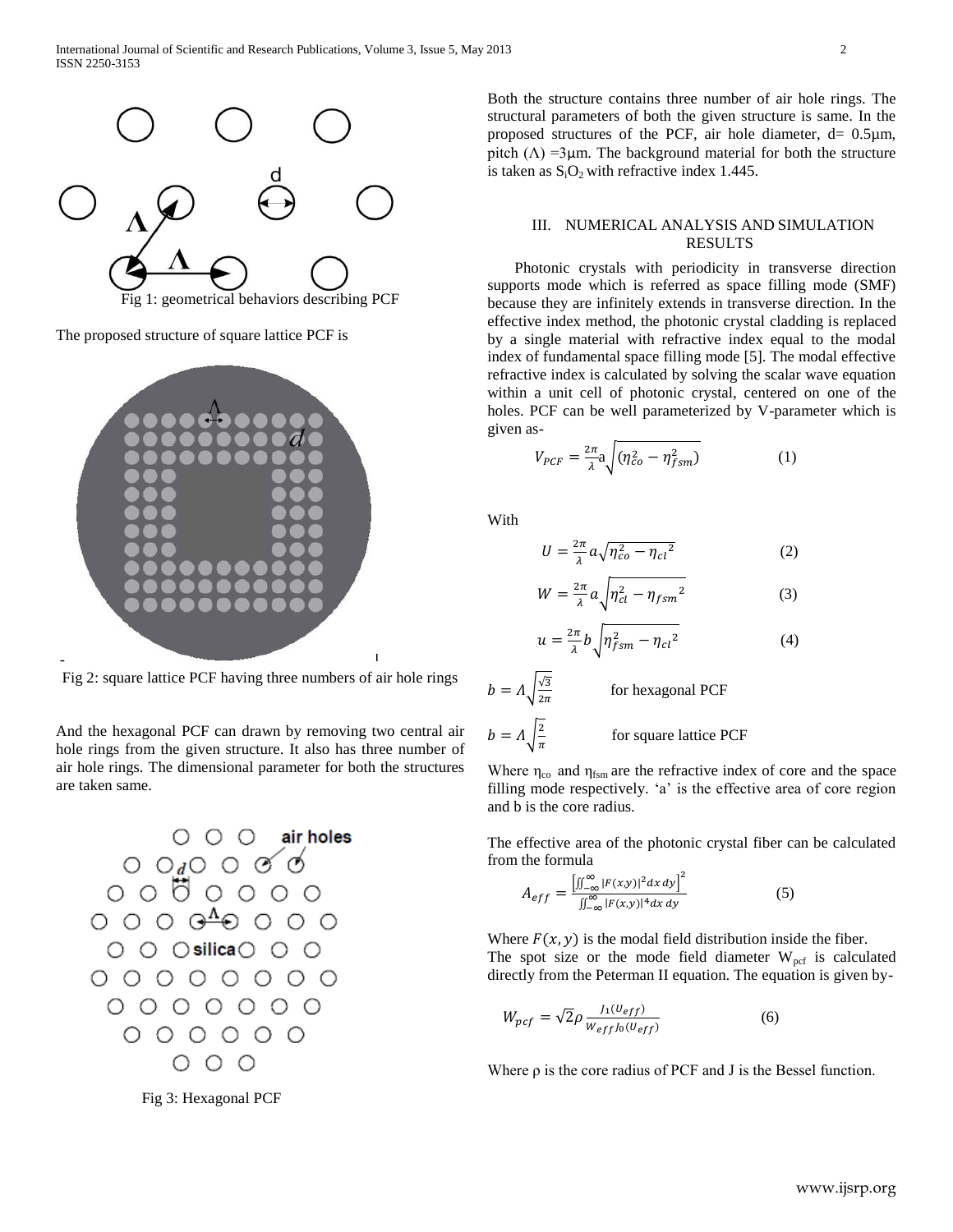

Fig 4: Effective area of square lattice PCF

The Effective area plot of hexagonal PCF is shown below. From the two plots of  $A_{eff}$ , it is clear that in the entire telecommunication band, the effective area of square lattice PCF is larger than that of the hexagonal PCF. Specially at 1.56μm of telecommunication band the effective area of square lattice PCF is 104 $\mu$ m<sup>2</sup> and that of the hexagonal PCF it is 45.29 $\mu$ m<sup>2</sup>.



Fig 5: Effective area of Hexagonal PCF

The splice loss occur due to misalignment when two optical fibers are joined together. It is an important parameter to calculate when two PCF are spliced. In this paper splice loss is calculated by using the spot size values. The splice loss in terms of spot size is given as

$$
\alpha(dB) = 4.343 \left[ \frac{u}{w_{pcf}} \right]^2 \tag{7}
$$

Where u is transverse offset between two fibers.

It is clear from the plot that the splice loss of both the fibers are very low i.e.; nearly zero. In case of square lattice PCF the splice loss at 1.56µm of telecommunication band is given as 0.0006115dB for air hole diameter 0.4μm. but it is 0.0008241dB at same frequency in hexagonal PCF with same structural parameter. It is clear from the diagrams that the splicing loss dominates as we go to larger size of air hole diameter.



Fig 6: splice loss of square lattice PCF with d=0.4 $\mu$ m,  $\Lambda$ =3 $\mu$ m



Fig 7: splice loss of square lattice PCF wth d=0.5μm,  $Λ=3μ$ m